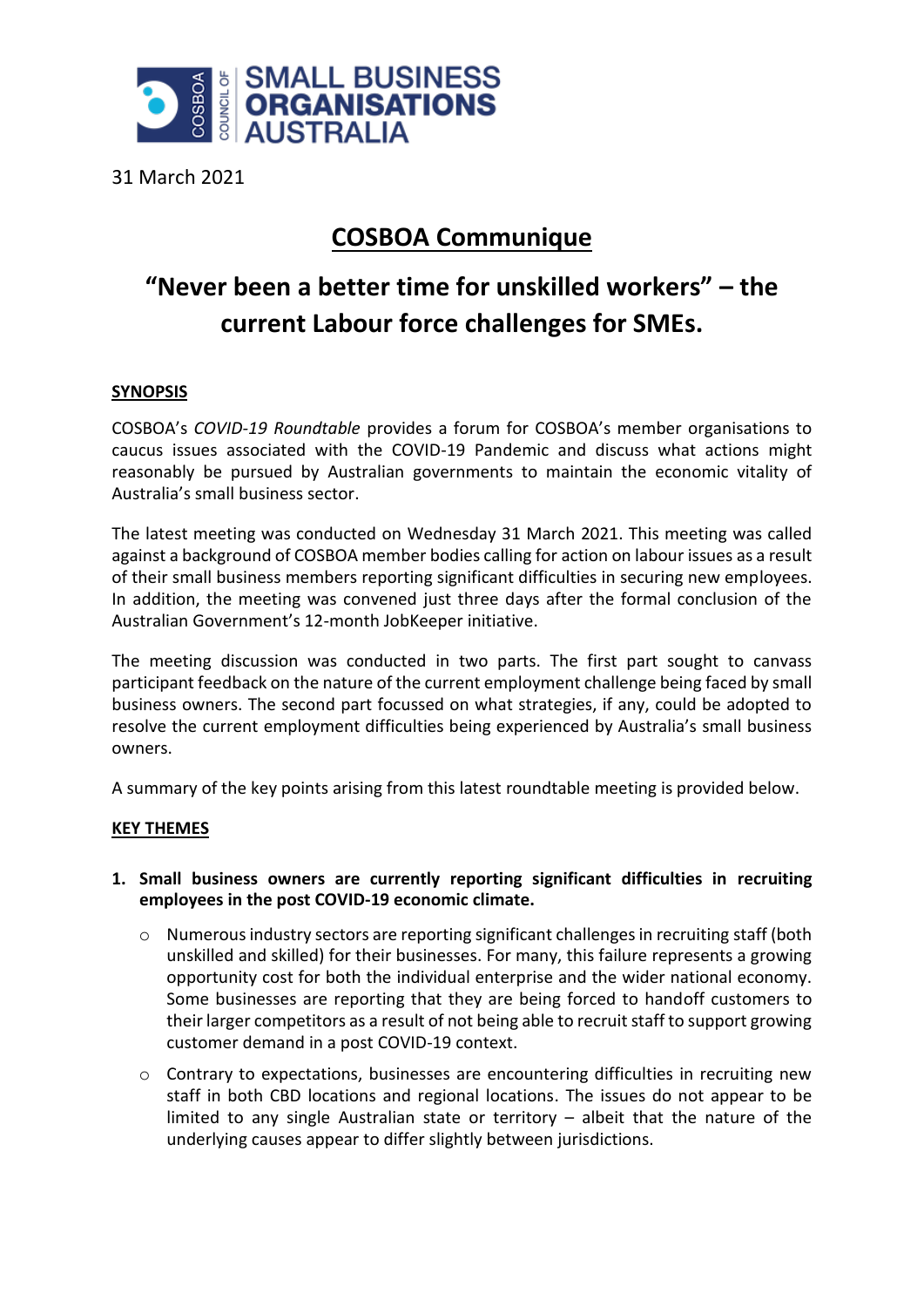- o There was a general consensus that COVID-19 had not created these challenges, but rather appears to have exacerbated longer-term employment trends that pre-dated the COVID-19 Pandemic of 2020.
- **2. The underlying cause of the current SME employment challenge cannot be attributed to a single cause. Rather, the current difficulties appear to be due to the simultaneous interplay of a number of factors. In all, a total of four factors were cited by roundtable participants.**
	- o *Near total loss of incoming migrant labour and international university students.* All participants pointed to a marked contraction of the national labour force as a result of the cessation of immigration (both permanent and temporary) and the loss of international students in the university sector. These two factors have significantly reduced the employment pool used by SMEs for seasonal and casual labour in BOTH regional and CBD locations.
	- o *An overly complex and bureaucratic visa system that has not been adapted to compensate for the dramatic reduction in visa workers in a post COVID-19 climate.* Participants cited 9-month delays for sponsored visas and the arcane nature of the requirements of some visas which force worker to relocate from their jobs in metropolitan areas to regional areas. Problems were also cited with long delays experienced by international residents who had accompanied highly skilled expatriate Australians returning home (with suggestions that these delays would likely result in these recently acquired and highly skilled workers leaving Australia again as a result of their spouses or family members not being allowed to work in the country within a reasonable timeframe).
	- o *Mismatch between the labour supply and labour demand that is further exacerbated by accommodation challenges for new employees in regional areas.* Regional businesses were reporting that one of the principal barriers to securing new employees was the lack of affordable accommodation in their community. It was suggested that this problem was due to net population outflow from metropolitan to regional areas (i.e. increased home purchase rates) and increased temporary accommodation demand from increased domestic tourism (e.g. Airbnb), which is effectively incentivising use of available temporary accommodation for higher profit tourism at the cost of medium to long term accommodation for local workers.
	- o *Apparent ineffectiveness and reduced relevance of electronic recruitment platforms AND national jobactive program for SMEs in a post COVID-19 economy.* There was a strong view that the utility of electronic recruitment portals (e.g. Seek) for SMEs has diminished markedly in a post COVID-19 environment. Participants were also critical of the Federal Government's jobactive program in that this program does not provide the level of 'community granularity' that is essential for successful small business recruitment actions. In effect, there are suggestions that these electronic platforms are being 'gamed' by JobSeeker recipientsto demonstrate compliance with the mutual obligations of this program.
	- o *Unintended adverse consequences of COVID-19 policy initiatives.* Some participants noted that one of the minor downsides of JobKeeper – which pale into insignificance compared with the national economic benefit of this scheme – is the fact that this program allowed 'zombie' businesses to retain staff, depriving viable businesses of workers.